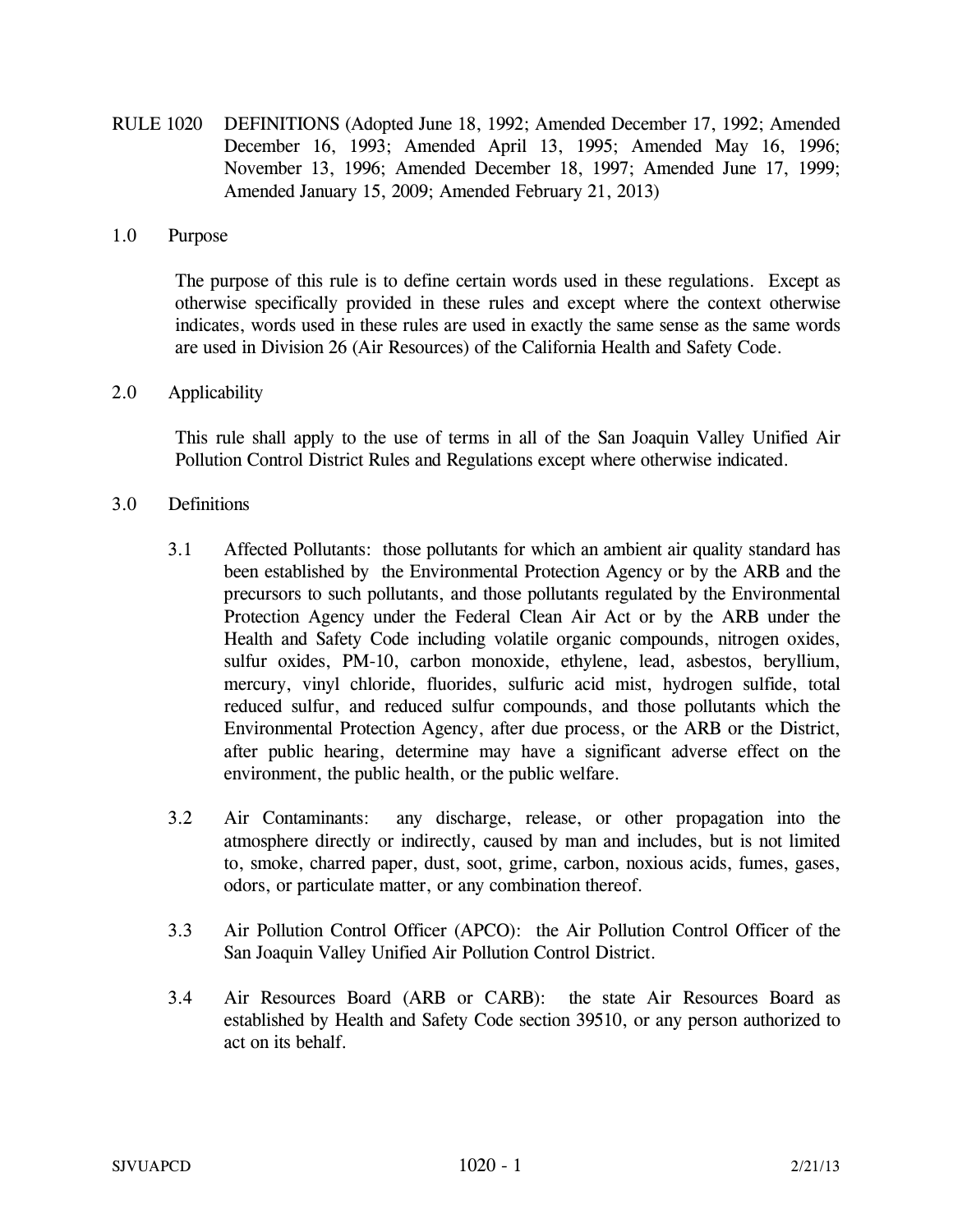- 3.5 Alteration: any addition to, enlargement of, replacement of, or any major modification or change in the design, capacity, process, or arrangement, or any increase in the connected loading of, equipment or control apparatus, which will significantly increase or affect the kind or amount of air contaminants emitted.
- 3.6 Ambient Air Quality Standards: the state and National Ambient Air Quality Standards. (In the inclusion of this rule in the State Implementation Plan, all references in these regulations to ambient air quality standards shall be interpreted as National Ambient Air Quality Standards.)
- 3.7 Atmosphere: the air that envelops or surrounds the earth. Where air pollutants are emitted into a building or structure not designed specifically as a piece of air pollution control equipment, such emissions into the building or structure shall be considered emissions into the atmosphere.
- 3.8 Board: the Governing Board of the San Joaquin Valley Unified Air Pollution Control District.
- 3.9 Central Kern County Fields: that portion of Kern County within boundaries described as:
	- Beginning at a point common to the northerly boundary line of Kern County, and the center line of Interstate Hwy. 5 and following Interstate Hwy. 5 in a southeasterly direction to a point on the line between Township 10N and Township 11N, San Bernardino Base and Meridian (SBB&M);
	- thence east on said line between Township 10N and Township 11N to a point on the line between Range 17W and Range 18W SBB&M;
	- then north to the northwest corner of Section 35, Township 31S, Range 30E, Mount Diablo Base and Meridian (MDB&M);
	- then northeast along the boundary of the Rancho El Tejon Land Grant to the northwest corner of Section 19, Township 31S, Range 31E, MDB&M;
	- then north to the southwest corner of Section 6, Township 30S, Range 31E, MDB&M;
	- thence north along said line between Range 30E and Range 31E to a point on the line between Township 28S and Township 29S, MDB&M;
	- thence east along said line between Township 28S and Township 29S to a point on the line bearing in a northerly direction between Range 30E and Range 31E, MDB&M;
	- thence north along said line between Range 30E and Range 31E, MDB&M, to a point on the northerly boundary line of Kern County;
	- thence west along said boundary to the point of beginning. (See Figure 1.)
- 3.10 Clean Produced Water: water containing less than 35 milligrams of VOC per liter, as determined by EPA Test Method 413.2, or 418.1 and/or, if necessary, EPA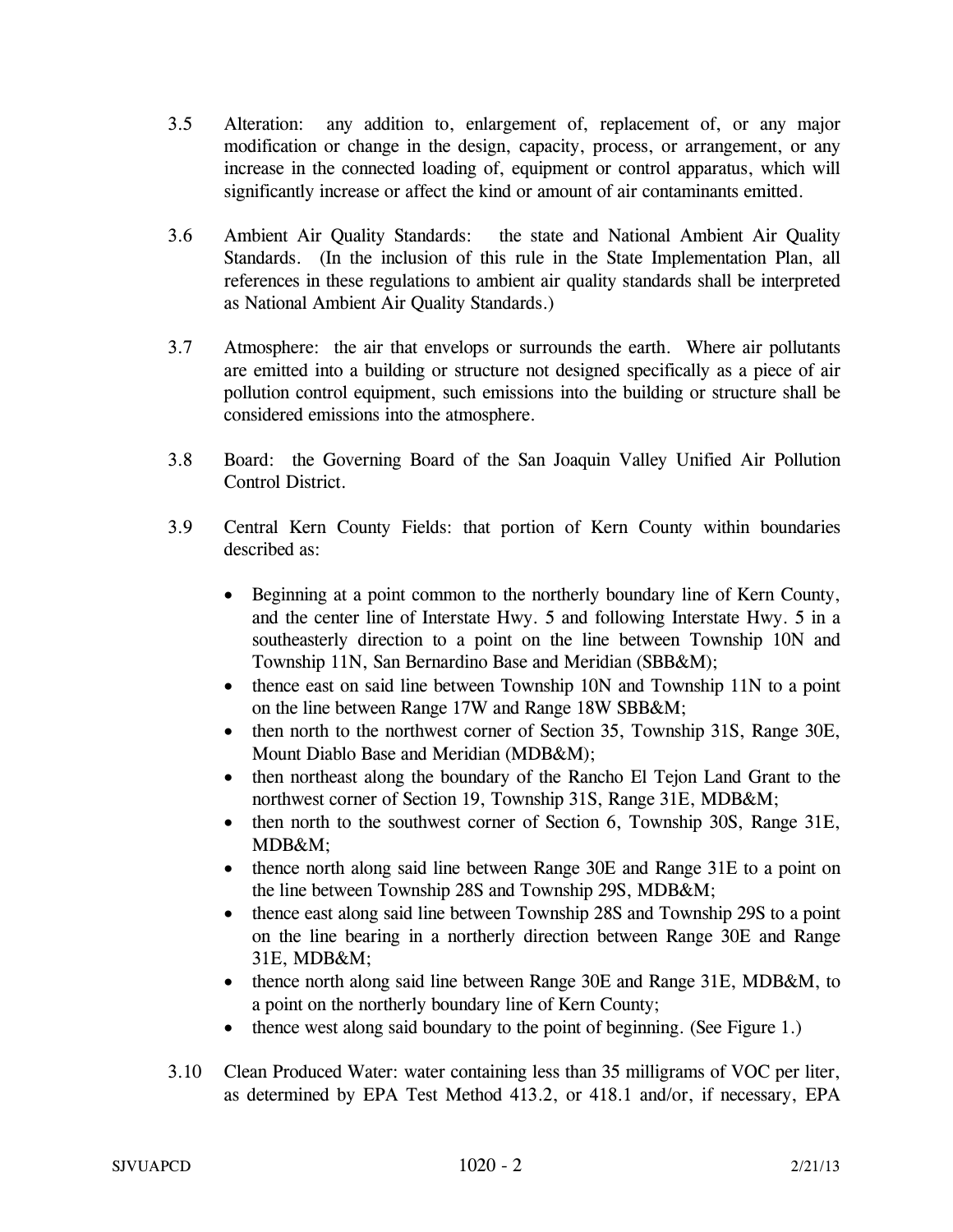Test Method 8240. Hydrocarbons heavier than C14, as determined by Test Method ASTM E 260-85, may be excluded from the total concentration.

- 3.11 Combustible Refuse: any solid or liquid combustible waste material containing carbon in a free or combined state.
- 3.12 Combustion Contaminants: particulate matter discharged into the atmosphere from the burning of any kind of material containing carbon in a free or combined state.
- 3.13 Cyclic Well: any crude oil production well which is periodically (at least once in the preceding five (5) year period) injected with steam from any source for the purpose of enhancing oil production.
- 3.14 District: the San Joaquin Valley Unified Air Pollution Control District including Fresno, Kings, Madera, Merced, San Joaquin, Stanislaus, and Tulare Counties, and the San Joaquin Valley Air Basin portion of Kern County.
- 3.15 Dust: minute, solid particles released into the air by natural forces or by mechanical processes such as crushing, grinding, milling, drilling, demolishing, shoveling, conveying, covering, bagging, sweeping, or other similar processes.
- 3.16 Emission: the act of passing into the atmosphere of an air contaminant or gas stream which contains an air contaminant, or the air contaminant so passed into the atmosphere.
- 3.17 Emission Point: the place at which air contaminants enter the atmosphere.
- 3.18 Flue: any duct or passage for air, gases, or the like, such as a stack or chimney.
- 3.19 Fresno County Oil Fields: that portion of Fresno County westerly of the following described line:
	- Beginning at a point common to Kings, Monterey and Fresno counties, which point also being the most southerly point of Fresno County;
	- thence northerly and easterly along the Fresno County line to a point on the line common to Ranges 20 East and 21 East;
	- thence northerly along said range line to a point on the line common to Townships 16 South and 17 South;
	- thence northwesterly on a straight line from that point through the southeast corner of Township 13 South, Range 17 East, to its intersection with the northerly boundary line of Fresno County (See Figure 2).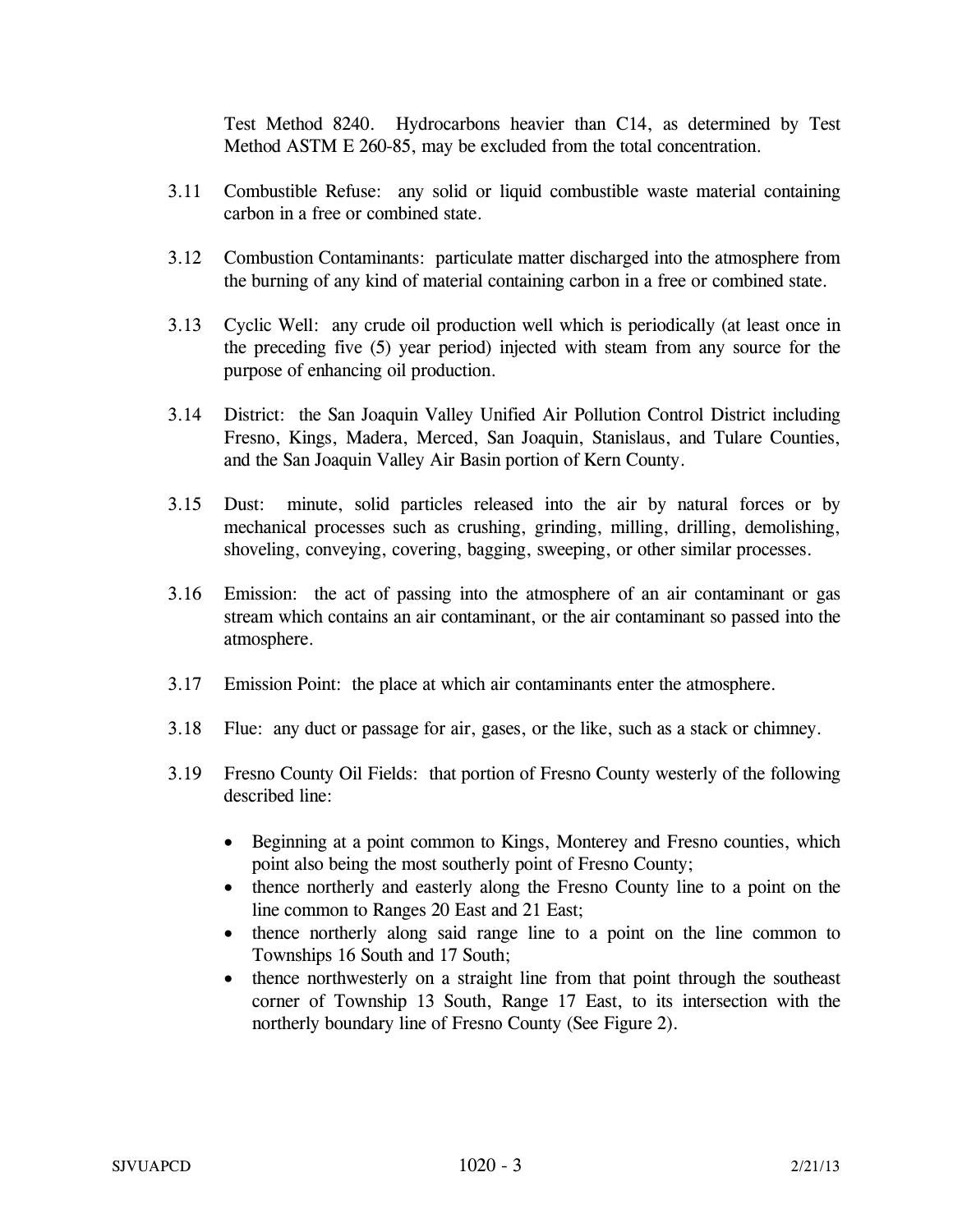- 3.20 Fuel Burning Equipment: any furnace, boiler, apparatus, stack, and all appurtenances thereto, used in the process of burning fuel for the primary purpose of producing heat or power by indirect heat transfer.
- 3.21 Fuel Burning Unit: the minimum number of fuel burning equipment, the simultaneous operation of which are required for the production of useful heat or power.
- 3.22 Fumes: minute, solid particles that are generated by the condensation of vapors from solid matter after volatilization from the molten state, or that may be generated by sublimation, distillation, calcination, or chemical reaction, when these processes create air-borne particles.
- 3.23 Hearing Board: the Hearing Board of the San Joaquin Valley Unified Air Pollution Control District.
- 3.24 Installation: the placement, assemblage, or construction of equipment or control apparatus at the premises where the equipment or control apparatus will be used, and includes all preparatory work at such premises.
- 3.25 Institutional Facility: any hospital, boarding home, school, corporation yard, or like facility.
- 3.26 Loading Rack: any aggregate or combination of equipment which loads organic liquid into tank trucks, trailers or railroad tank cars. The loading rack is the portion from the connection at the inlet of the organic liquid pump to and including the hose and connector at the portable delivery tank.
- 3.27 Multiple Chamber Incinerator: any source operation, structure, or any part of a structure used to dispose of combustible refuse by burning, consisting of three (3) or more refractory lined combustion furnaces in series, physically separated by refractory walls, interconnected by gas passage ports or ducts, and employing adequate design parameters necessary for maximum combustion of the material to be burned. The refractories shall have a pyrometric cone equivalent of at least 17, tested according to the method described in the American Society for Testing Materials, Method C-24.
- 3.28 Nonattainment Pollutant: any pollutant for which an ambient air quality standard was exceeded within the District more than three (3) discontinuous times (or, for annual standards, more than one  $(1)$  time) within the three  $(3)$  years immediately preceding the date when the application for the Authority to Construct was filed, or which has been designated nonattainment pursuant to final rule-making by the Environmental Protection Agency published in the Federal Register, or which has been designated nonattainment by the ARB pursuant to Section 39607 of the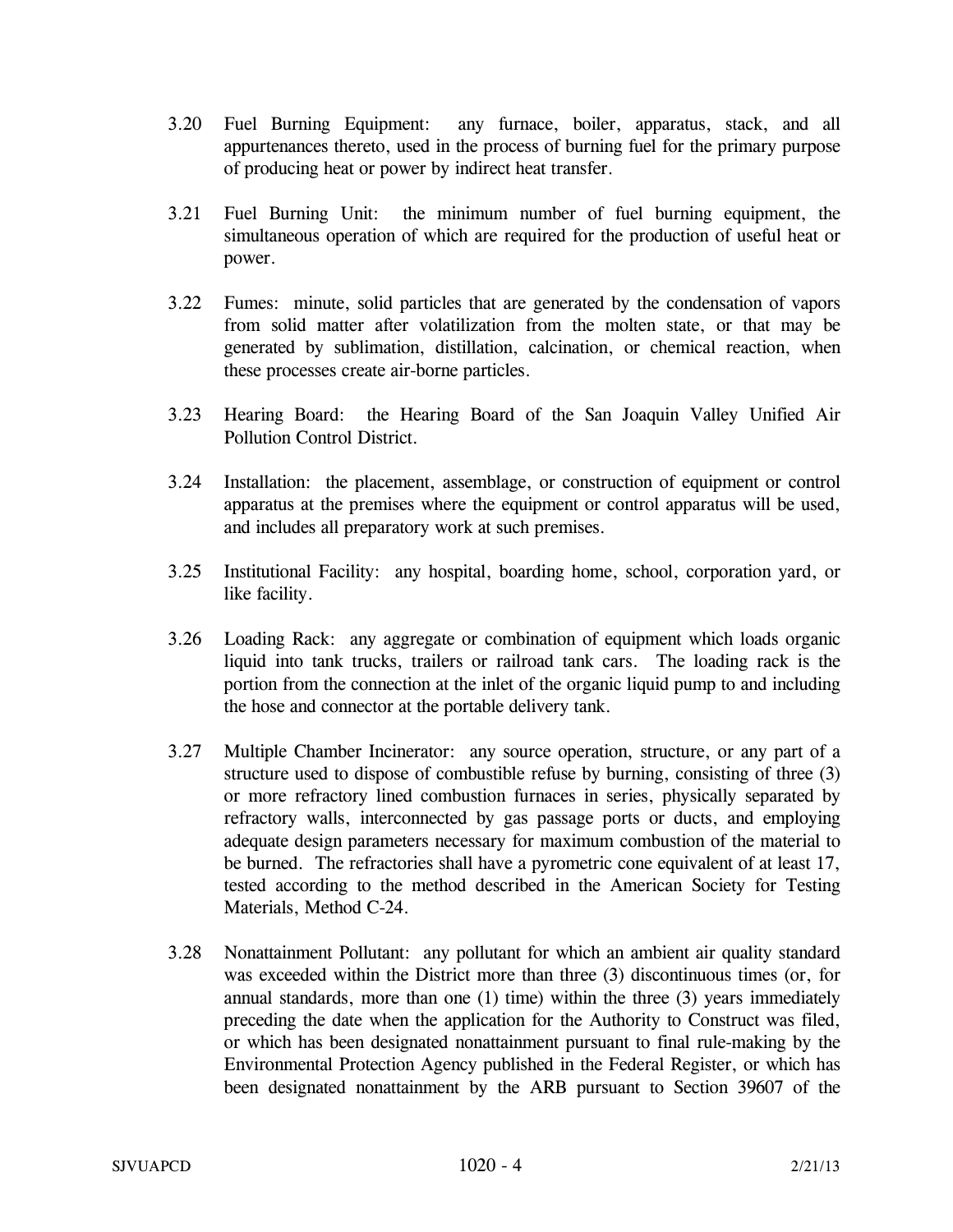Health and Safety Code. Any pollutant which is a precursor to a nonattainment pollutant is, itself, a nonattainment pollutant.

- 3.29 Open Outdoor Fire: the combustion of any combustible refuse, or other material of any type, outdoors in the open air, not in any enclosure where the products of combustion are not directed through a flue.
- 3.30 Operation: any physical action resulting in a change in the location, form, or physical properties of a material, or any chemical action resulting in a change in the chemical composition or the chemical or physical properties of a material.
- 3.31 Owner: includes but is not limited to any person who leases, supervises, or operates equipment, in addition to the normal meaning of ownership.
- 3.32 Particulate Matter: any material except uncombined water, which exists in a finely divided form as a liquid or solid at standard conditions.
- 3.33 Person: any person, firm, association, organization, partnership, business trust, corporation, company, contractor, supplier, installer, user or owner, or any state or local governmental agency or public district or any officer or employee thereof.
- 3.34 Pit: an excavation intended for use under normal conditions for the intermittent or emergency collection of crude oil and water.
- 3.35 Pond: an excavation used for the storage of clean produced water as defined in this rule prior to reuse or disposal.
- 3.36 PM-10: particulate matter with an aerodynamic diameter smaller than or equal to a nominal ten (10) microns as measured by the applicable state and federal reference test methods.
- 3.37 PPM (ppm): parts per million by volume expressed on a dry gas basis.
- 3.38 Process Weight: the total weight of all materials introduced into any specific source operation, which operation may cause any discharge into the atmosphere. Solid fuels charged are considered as part of the process weight, but liquid and gaseous fuels and combustion air are not.
- 3.39 Process Weight Rate: derived by dividing the total process weight by the number of hours in one (1) complete cycle of operation from the beginning of any given process to the completion thereof, excluding any time during which the equipment is idle.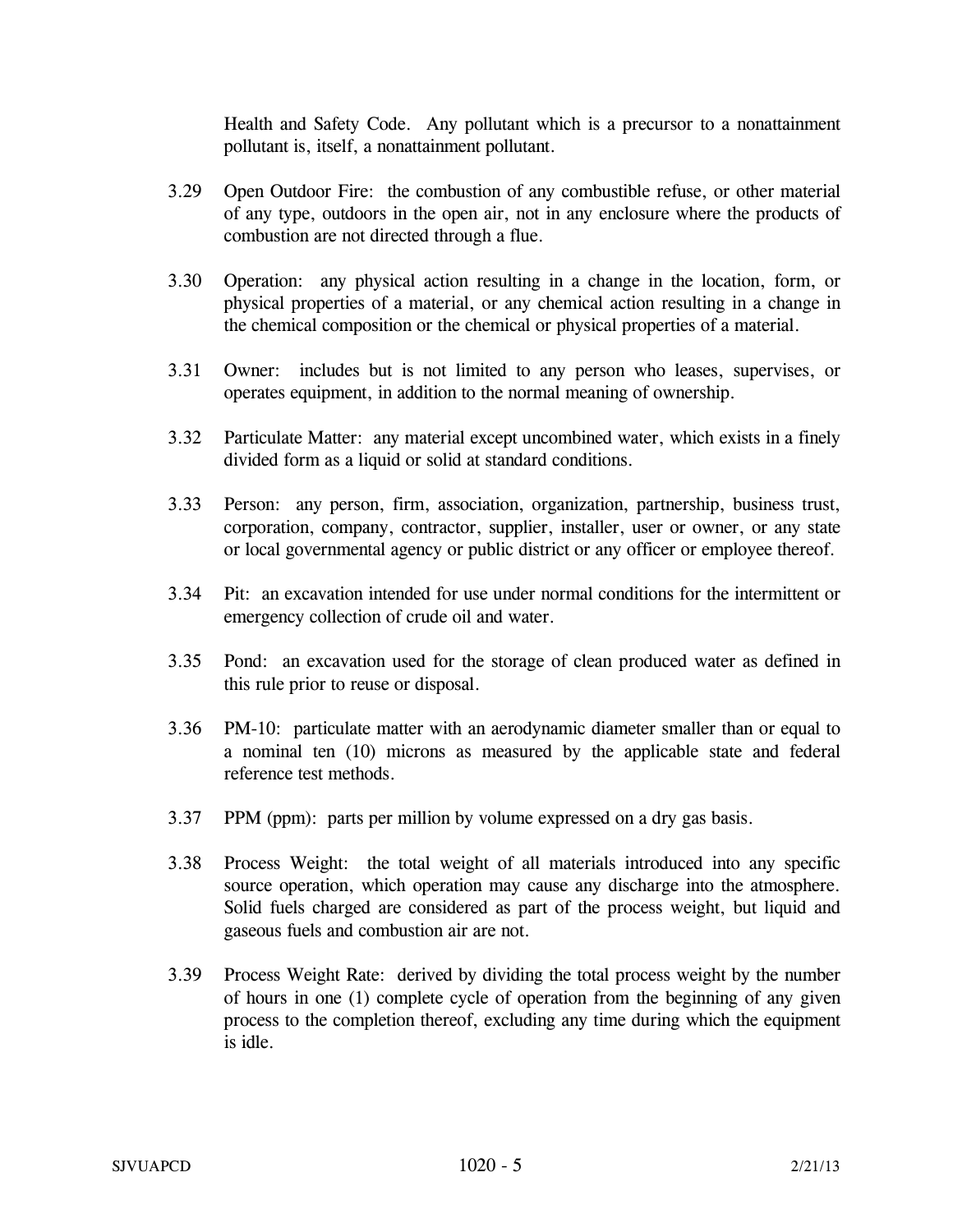- 3.40 Regulation: one of the major subdivisions of the rules of the San Joaquin Valley Unified Air Pollution Control District.
- 3.41 Residential Rubbish: refuse originating from residential uses and includes wood, paper, cloth, cardboard, tree trimmings, leaves, lawn clippings, and dry plants.
- 3.42 Rubbish: combustible and noncombustible solid wastes of commercial and industrial establishments, institutions, etc., exclusive of the highly putrescible wastes (garbage). Rubbish consists of such materials as paper, metal, wood, cans, furniture, yard trimmings, and ceramics.
- 3.43 Rule: a rule of the San Joaquin Valley Unified Air Pollution Control District.
- 3.44 San Joaquin Valley Air Basin: all of San Joaquin, Stanislaus, Merced, Madera, Fresno, Kings, and Tulare Counties, and that portion of Kern County which lies west and north of a line described as follows:
	- Beginning at the Kern-Los Angeles County boundary and running north and east along the northwest boundary of the Rancho La Liebre Land Grant to the point of intersection with the township line common to T.9.N and T.10.N, San Bernardino Base and Meridian (SBB&M);
	- then west along the township line to the range line common to R.16.W and R.17.W, SBB&M;
	- then north along the range line to the point of intersection with the Rancho El Tejon Land Grant boundary;
	- then southeast, northeast, and northwest along the boundary of the Rancho El Tejon Land Grant to the northwest corner of S.3, T.11.N, R.17.W, SBB&M;
	- then west 1.2 miles;
	- then north to the Rancho El Tejon Land Grant boundary;
	- then northwest along the Rancho El Tejon line to the southeast corner of S.34, T.32.S, R.30.E, Mount Diablo Base and Meridian (MDB&M);
	- then north to the northwest corner of S.35, T.31.S, R.30.E, MDB&M;
	- then northeast along the boundary of the Rancho El Tejon Land Grant to the southwest corner of S.18, T.31.S, R.31.E, MDB&M;
	- then east to the southeast corner of S.13, T.31.S, R.31.E, MDB&M;
	- then north along the range line common to R.31.E, and R.32.E, to the northwest corner of S.6, T.29.S, R.32.E, MDB&M;
	- then east to the southwest corner of S.31, T.28.S, R.32.E, MDB&M; and
	- then north along the range line common to R.31.E and R.32.E, the northwest corner of S.6, T.28.S, R.32.E, MDB&M;
	- then west to the southeast corner of S.36, T.27.S, R.31.E, MDB&M;
	- then north along the range line common to R.31.E, and R.32.E, to the Kern -Tulare County boundary.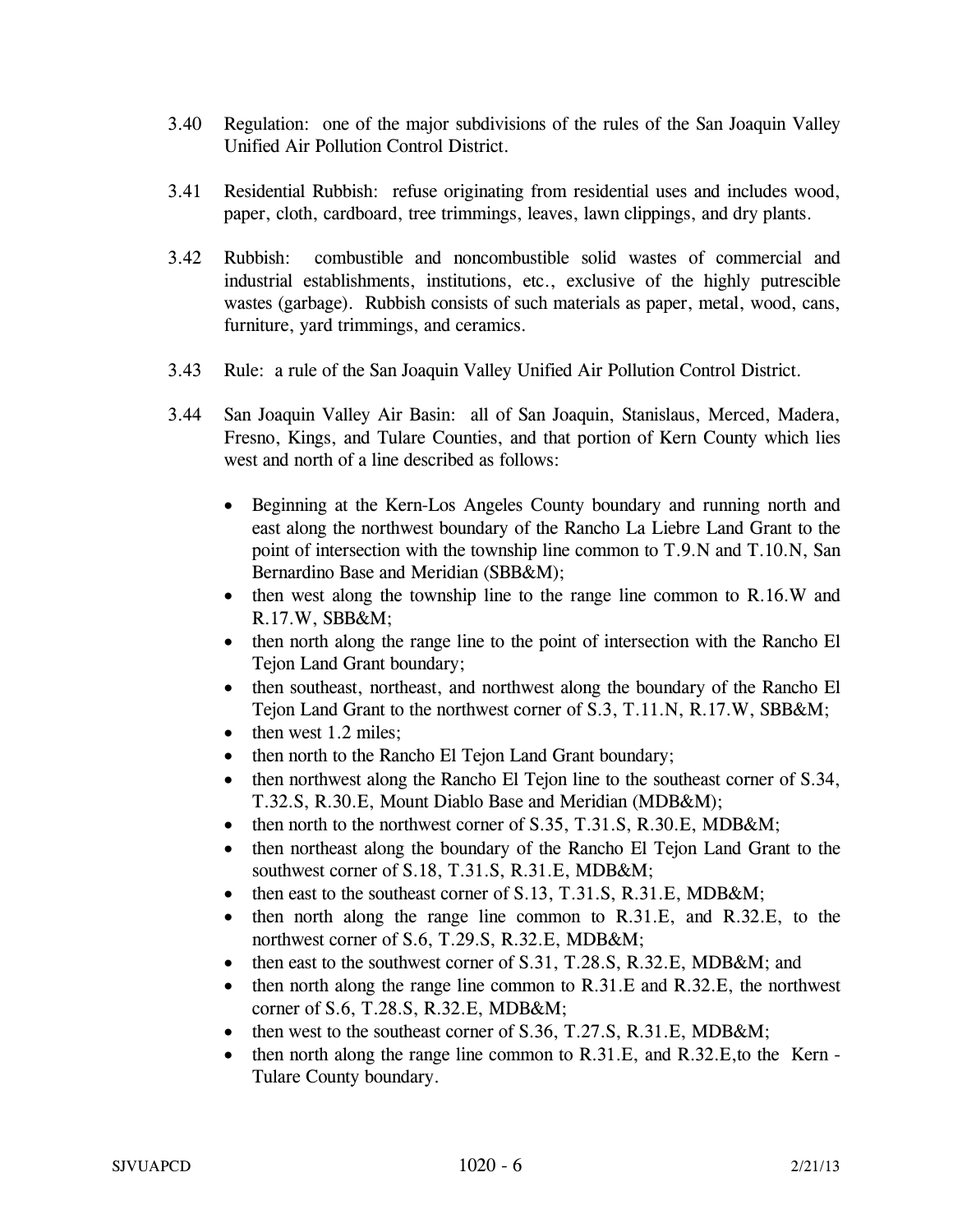- 3.45 Small Producer: a person who produces an average of less than 6,000 barrels per day of crude oil from all operations in the county, and does not engage in refining, transporting or marketing of refined petroleum products.
- 3.46 Source Operation: the last operation preceding the emission of any air contaminant, which:
	- 3.46.1 Results in the separation of the air contaminant from the process materials or in the conversion of the process materials into air contaminants, as in the case of combustion of fuels; and
	- 3.46.2 Is not an air pollution abatement operation; and
	- 3.46.3 Is any operation, article, machine, equipment or other contrivance.
- 3.47 Standard Conditions: a gas temperature of 60 degrees Fahrenheit and a gas pressure of 14.7 pounds per square inch absolute. Results of all analyses and tests shall be calculated or reported at this gas temperature and pressure.
- 3.48 Standard Cubic Foot of Gas: the amount of gas that would occupy a column of one (1) cubic foot, if free of water vapor at standard conditions.
- 3.49 Steam Drive Well: any crude oil production well which produces from the same production zone in which a steam injection well is completed, and is within:
	- 3.49.1 250 feet of a steam injection well, if the injection well is within a production well pattern of two and one-half (2-1/2) acres or smaller;
	- 3.49.2 350 feet of a steam injection well, if the injection well is within a production well pattern of greater than two and one-half (2-1/2) acres but five (5) acres or smaller;
	- 3.49.3 500 feet of a steam injection well, if the injection well is within a production well pattern larger than five (5) acres; or
	- 3.49.4 1000 feet of a steam injection well, and responds to steam injected in an irregular pattern, and exhibits any visible emissions.
- 3.50 Steam-enhanced Crude Oil Production Well: any steam drive well, cyclic well or any other well in a production zone that has had the temperature raised by the injection of steam.
- 3.51 TRS: the total reduced sulfur contained in hydrogen sulfide, mercaptans, dimethyl sulfide, dimethyl disulfide or other organic sulfide compounds, all expressed as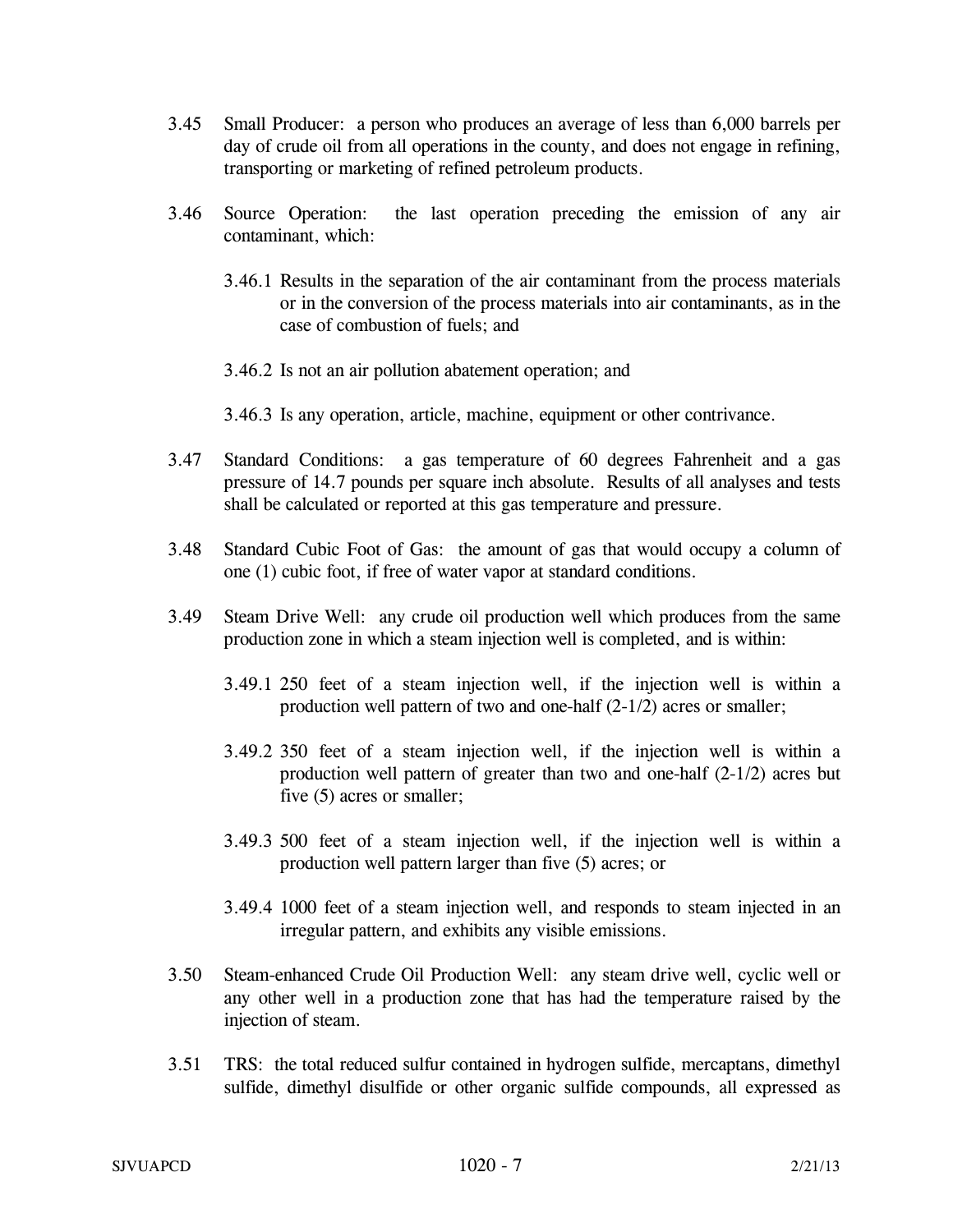hydrogen sulfide. Sulfur dioxide, sulfur trioxide, or sulfuric acid are not to be included in the determination of TRS.

- 3.52 TVP: true vapor pressure.
- 3.53 Volatile Organic Compound (VOC): any compound containing at least one (1) atom of carbon, except for the following exempt compounds:
- methane,
- ethane,
- carbon monoxide,
- carbon dioxide,
- carbonic acid.
- metallic carbides or carbonates,
- ammonium carbonate,
- acetone,
- methyl acetate,
- methylene chloride,
- methyl chloroform  $(1,1,1$ trichloroethane),
- perchloroethylene (tetrachloroethylene),
- CFC-113  $(1,1,2$ -trichloro-1,2,2trifluoroethane),
- CFC-11 (trichlorofluoromethane),
- CFC-12 (dichlorodifluoromethane),
- HCFC-22 (chlorodifluoromethane),
- HFC-23 (trifluoromethane),
- CFC-114 (1,2-dichloro 1,1,2,2 tetrafluoroethane),
- CFC-115 (chloropentafluoroethane),
- HCFC-123 ( 1,1,1-trifluoro 2,2 dichloroethane),
- HCFC-124 (2-chloro-1,1,1,2tetrafluoroethane),
- HFC-125 (pentafluoroethane),
- HFC-134 (1,1,2,2-tetrafluoroethane),
- HFC-134a  $(1,1,1,2$ -tetrafluoroethane),
- HCFC-141b (1,1-dichloro 1 fluoroethane),
- HCFC-142b  $(1$ -chloro-1,1 difluoroethane),
- HFC-143a (1,1,1-trifluoroethane),
- HFC-152a (1,1-difluoroethane),
- HCFC-225ca (3,3-dichloro-1,1,1,2,2pentafluoropropane),
- HCFC-225cb (1,3-dichloro-1,1,2,2,3pentafluoropropane),
- HFC-43-10mee  $(1,1,1,2,3,4,4,5,5,5,$ decafluoropentane),
- HFC-32 (difluoromethane),
- HFC-161 (ethylfluoride),
- HFC-236fa  $(1,1,1,3,3,3,$ hexafluoropropane),
- HFC-245ca  $(1,1,2,2,3$ pentafluoropropane),
- HFC-245ea  $(1,1,2,3,3)$ pentafluoropropane),
- HFC-245eb  $(1,1,1,2,3$ pentafluoropropane),
- HFC-245fa (1,1,1,3,3 pentafluoropropane),
- HFC-236ea (1,1,1,2,3,3 hexafluoropropane),
- HFC-365mfc  $(1,1,1,3,3$ pentafluorobutane),
- HCFC-31 (chlorofluoromethane),
- HCFC-151a (1-chloro-1-fluoroethane),
- HCFC-123a (1,2-dichloro-1,1,2 trifluoroethane),
- C4F9OCH3 (1,1,1,2,2,3,3,4,4 nonafluoro-4-methoxy-butane),
- $(CF_3)_2$ CFCF<sub>2</sub>OCH<sub>3</sub> (2-(difluoromethoxymethyl)-1,1,1,2,3,3,3 heptafluoropropane),
- $C_4$ F9OC<sub>2</sub>H<sub>5</sub> (1-ethoxy-1, 1, 2, 2, 3, 3, 4, 4, 4nonafluorobutane),
- $(CF_3)_2$ CFCF<sub>2</sub>OC<sub>2</sub>H<sub>5</sub> (2-(ethoxydifluoromethyl)-1,1,1,2,3,3,3 heptafluoropropane),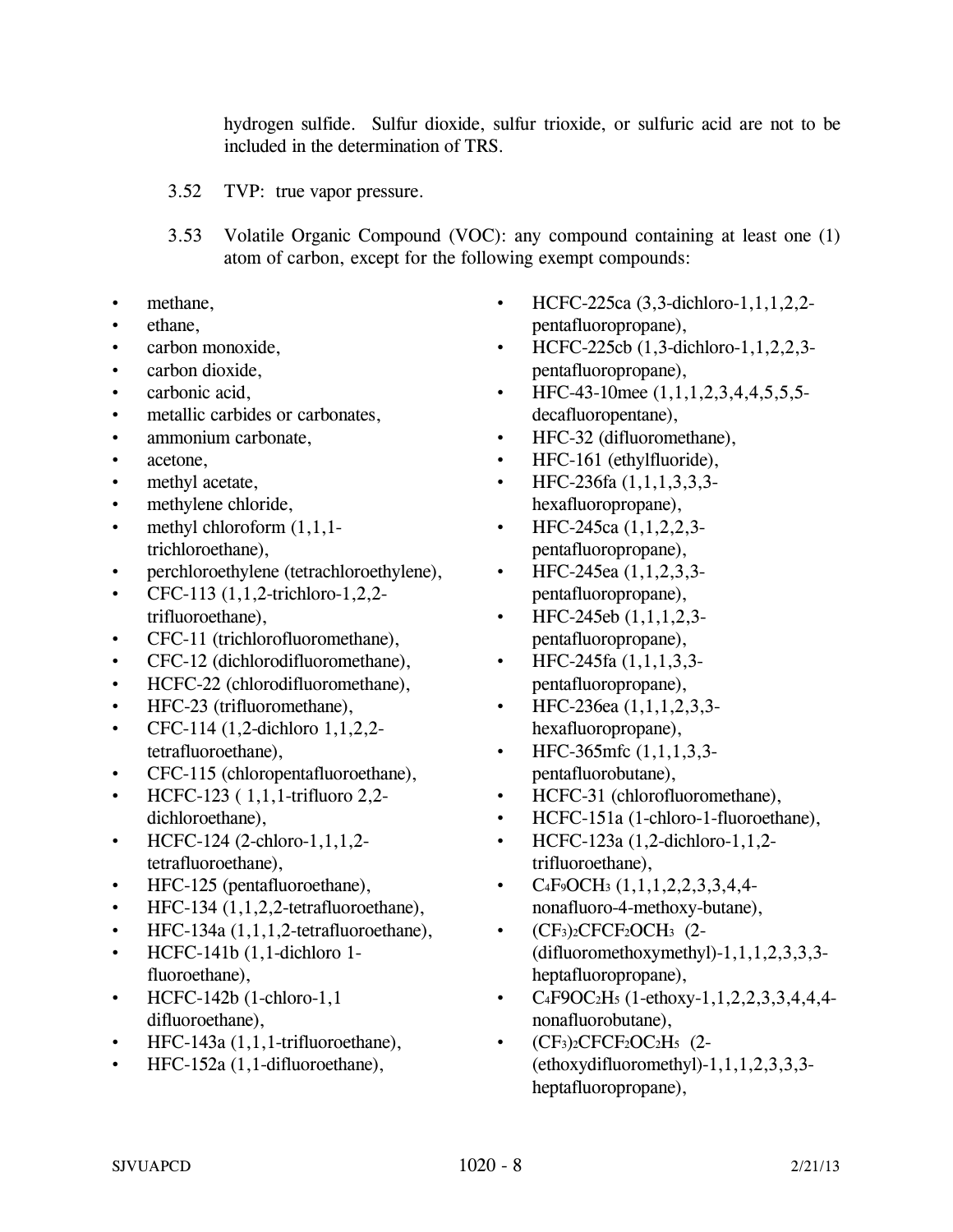- cyclic, branched, or linear completely methylated siloxane compounds, (see Section 3.53.1)
- parachlorobenzotrifluoride, and
- The following four classes of perfluorocarbon (PFC) compounds (see Section 3.53.1):
	- 1) cyclic, branched, or linear, completely fluorinated alkanes,
	- 2) cyclic, branched, or linear, completely fluorinated ethers with no unsaturations,
- 3) cyclic, branched, or linear, completely fluorinated tertiary amines with no unsaturations, and
- 4) sulfur containing perfluorocarbons with no unsaturations and with sulfur bonds only to carbon and fluorine.
- Tertiary-butyl acetate (1,1-dimethylethyl ester), (see Section 3.53.2)
- Methyl formate (MF),
- dimethyl carbonate (DMC),
- propylene carbonate (PC)
- 3.53.1 Perfluorocarbon and methylated siloxane compounds shall be assumed to be absent from a product or process unless a manufacturer or facility operator identifies the specific individual compounds (from broad classes of these compounds) and the amounts present in the product or process, and identifies a validated test method which can be used to quantify the specific compounds.
- 3.53.2 Tertiary-butyl acetate (also known as t-butyl acetate, TBAC or TBAc) shall be considered exempt as a volatile organic compound (VOC) only for purposes of VOC emissions limitations or VOC content requirements, but will continue to be a VOC for purposes of all record keeping, emissions reporting, photochemical dispersion modeling, and inventory requirements which apply to VOCs.
- 3.54 Western Kern County Fields: that portion of Kern County within boundaries described as:
	- Beginning at a point common to the northerly boundary line of Kern County and the center line of Interstate Hwy. 5 and following the Kern County boundary in a westerly direction, to its intersection with the eastern boundary of San Luis Obispo County;
	- thence south and east along the San Luis Obispo and Kern County boundary to a point on the line between Township 10N and Township 11N, San Bernardino Base & Meridian;
	- thence easterly along said line between Township 10N and Township 11N to a point on the line common to Interstate Hwy. 5; thence northwesterly along Interstate Hwy. 5 to the point of beginning (See Figure 3).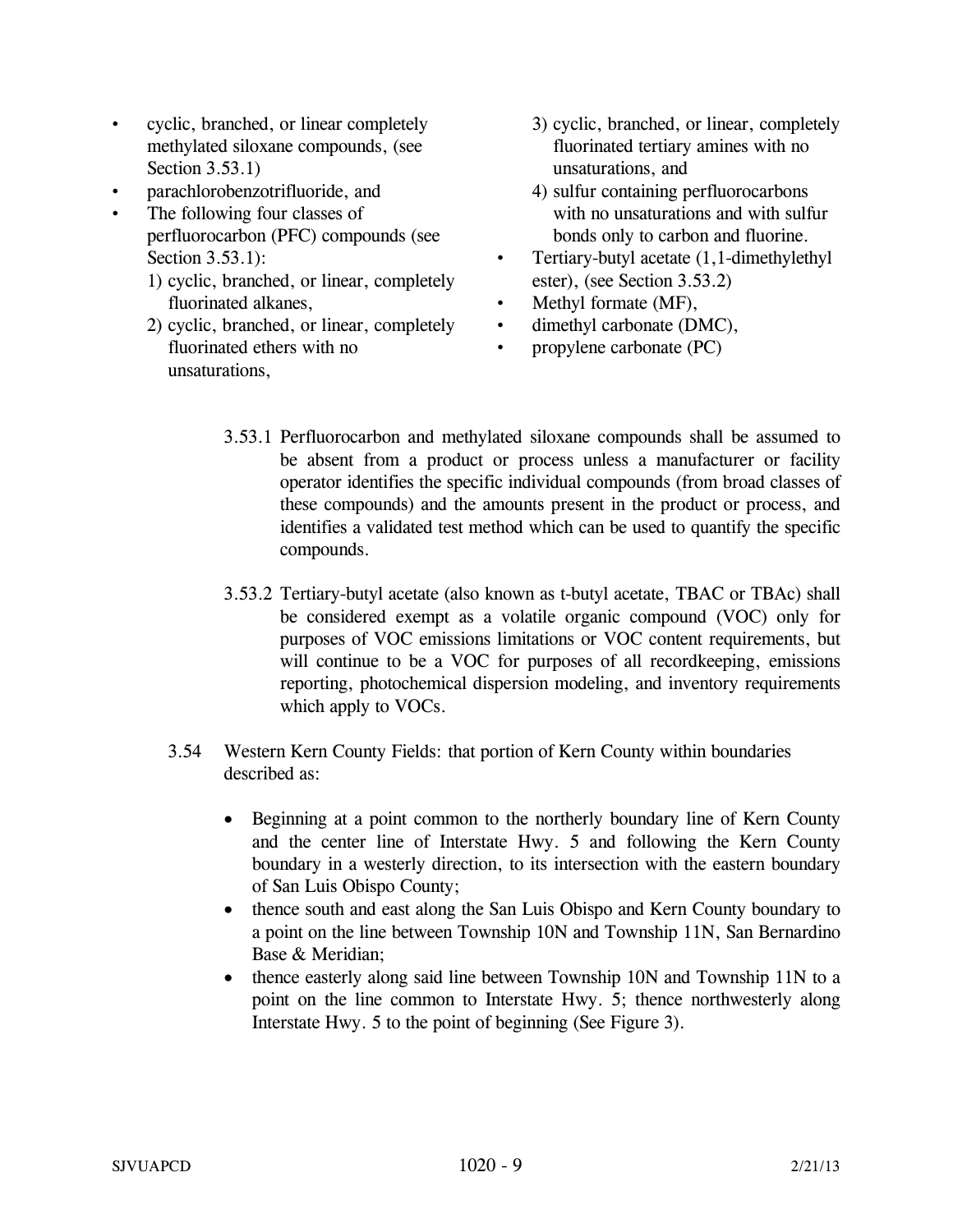

**Figure 1** Central Kern County Fields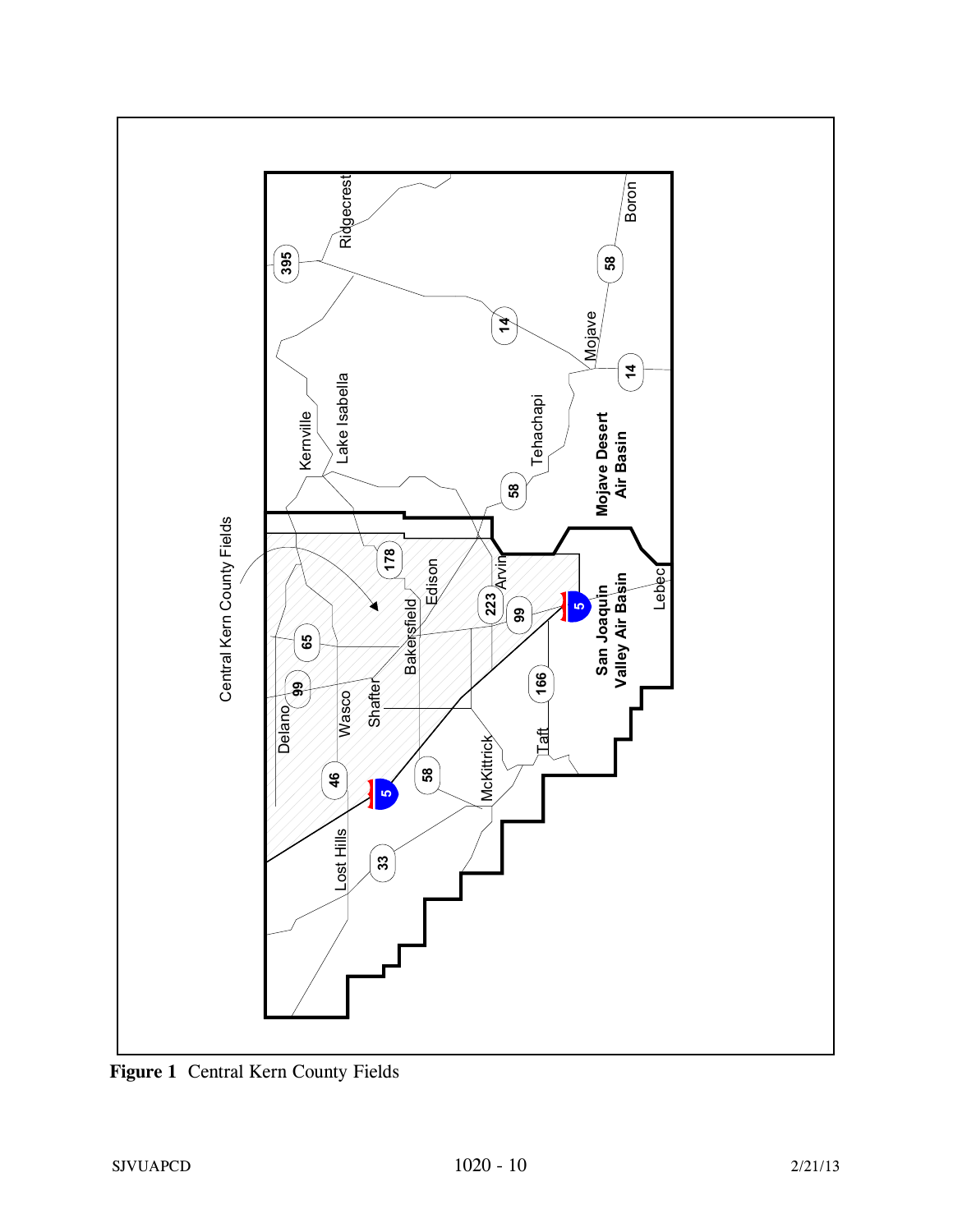

**Figure 2** Fresno County Oil Fields